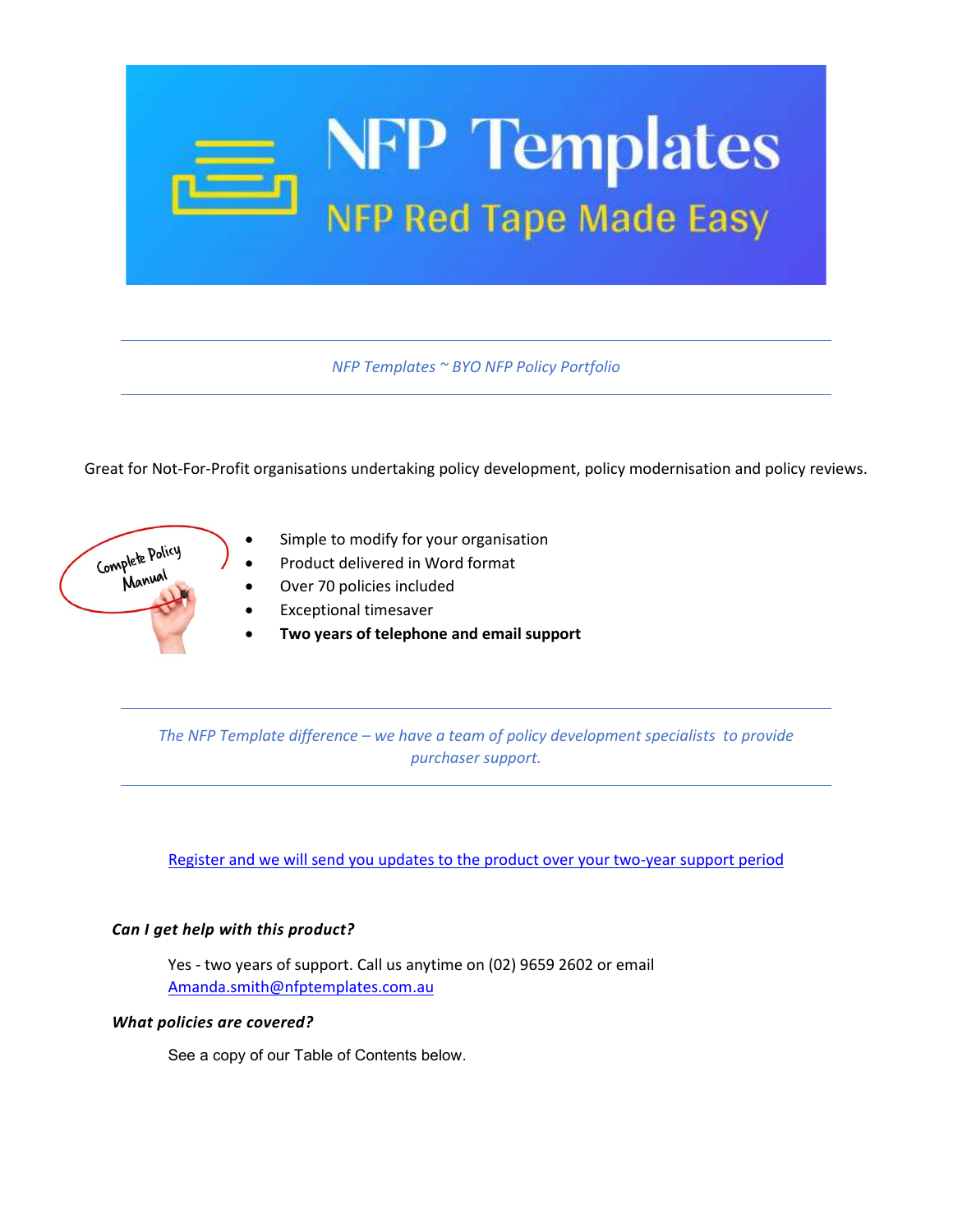# 1 Definitions

- *1.1 Definitions*
- *1.2 Policy Management and Change*
- *1.3 The Board of Directors and this Policy Manual*
- *1.4 Contractors, Consultants and this Policy Manual*
- *1.5 Code of Conduct, Code of Ethics and Policy Portfolio*

# 2 Risk, Safety and Security

- *2.1 Health and Safety Policy Statement*
- *2.2 Security*
- *2.3 Visitor Safety*
- *2.4 Business Continuity and Disaster Recovery*
- *2.5 Fatigue Management*
- *2.6 Reporting Alleged Dishonesty, Fraud and Corruption*

# 3 Financial Policies

- *3.1 Delegation of Authority*
- *3.2 Funding Applications and Acquittals*
- *3.3 Conflicts of Interest Supplier Arrangements*
- *3.4 Donations Policy*
- *3.5 Appointment of Contractors and Consultants*
- *3.6 Purchasing*
- *3.7 Supplier Gift Policy*
- *3.8 Business Travel and Expenses*

### 4 Respect and Reputation

- *4.1 Privacy and Confidentiality*
- *4.2 Legislative Compliance*
- *4.3 Corporate Uniform*
- *4.4 Continuous Improvement and Innovation*
- *4.5 Complaints*
- *4.6 Compliments*
- *4.7 Media Relations*
- *4.8 Behavioural Conduct of Visitors & Contractors*
- *4.9 Anti-Discrimination; Equal Employment and Valuing Diversity*
- *4.10 Zero Bullying &Zero Harassment*

### 5 Information Security; Intellectual Property and Organisational Assets

- *5.1 Business Information and Intellectual Property*
- *5.2 Information Provision and Freedom of Information*
- *5.3 Advocacy*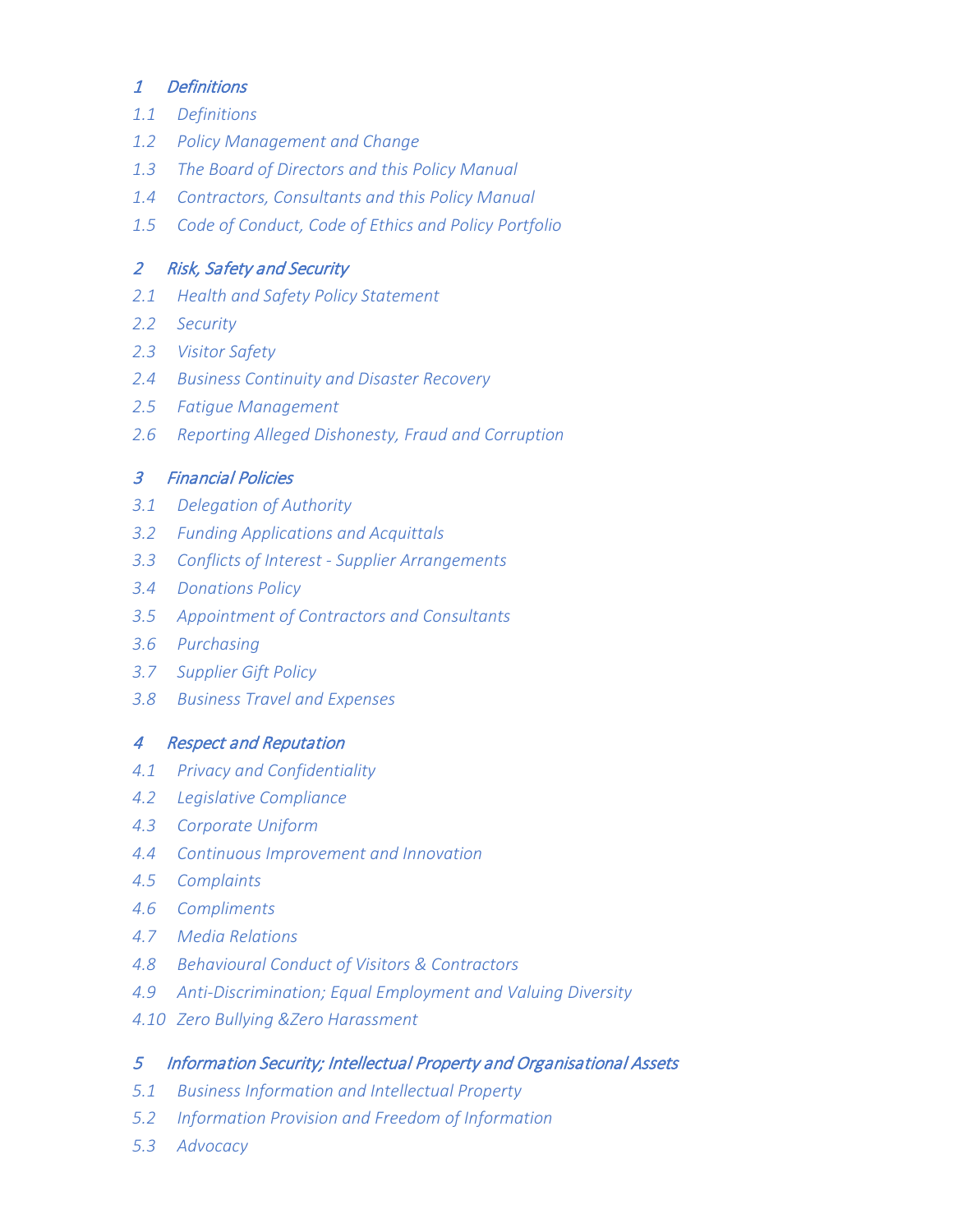- *5.4 Motor Vehicle Policy*
- *5.5 Private Usage of Organisation Resources*
- *6 Human Resources Policies and Procedures*
- *6.1 Position Descriptions*
- *6.2 Career Development*
- *6.3 Recruitment*
- *6.4 Induction of New Employees*
- *6.5 New Starter Checklist*
- *6.6 Exit Interview*
- *6.7 References and Statement of Service*
- *6.8 Working from Home*
- *6.9 Staff Information Meetings*
- *6.10 Performance Conversations*
- *6.11 Conferences and Seminars*
- *6.12 Education and Training Policy*

#### 7 Terms and Conditions of Employment

- *7.1 Break Periods*
- *7.2 Leave Entitlements Part Time and Full Time Employees*
- *7.3 Applying for Leave Part Time and Full Time Employees*
- *7.4 Leave without Pay Part Time and Full Time Employees*
- *7.5 Disciplinary Policy*
- *7.6 Probation of Employment*
- *7.7 Attendance and Working Hours*
- *7.8 Flexible Hours and Overtime Part Time and Full Time Employees*
- *7.9 Public Holidays Part Time and Full Time Employees*
- *7.10 Remuneration*
- *7.11 Use of Internet, Email, Computers; Text Messaging*
- *7.12 Social Media Policy*
- *7.13 Termination for Serious Misconduct*
- *7.14 Resignation and Period of Notice*
- *7.15 Emergency Services Leave Full Time and Part Time Employees*
- *7.16 NAIDOC Week Full time and part time employees*
- *7.17 Superannuation*
- *7.18 Secondary Employment and External Income Sources*
- *7.19 Unsatisfactory Work Performance or Behaviour*
- *7.20 Workplace Investigations and Co-operation*
- *7.21 Grievances*
- *7.22 Part-Time Employees*
- *7.23 Alcohol & Drugs Policy*